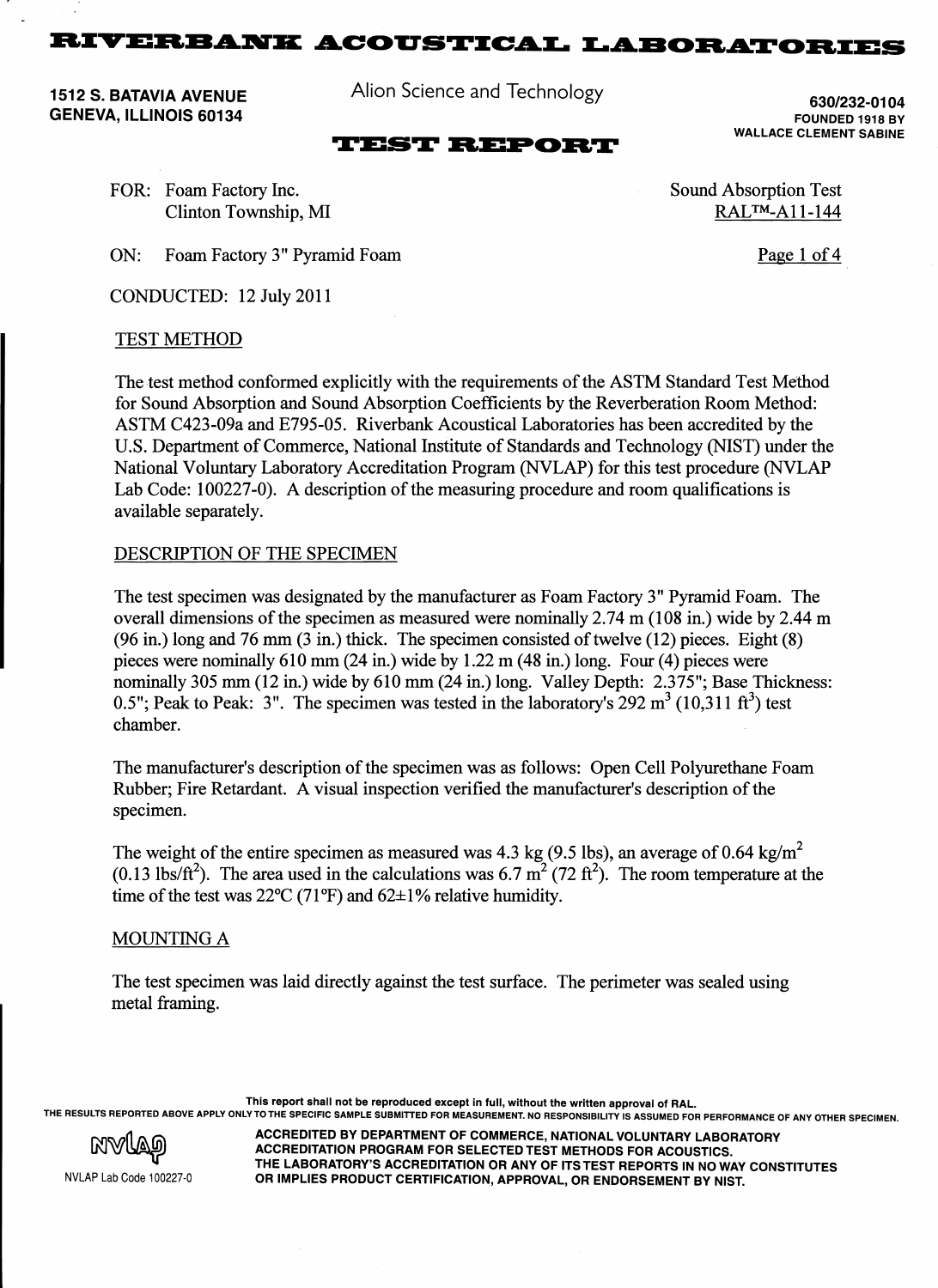**RIVERBANK ACOUSTICAL LABORATORIES**

1512 S. BATAVIA AVENUE GENEVA, ILLINOIS 60134

Alion Science and Technology

630/232-01 04 FOUNDED 1918 BY WALLACE CLEMENT SABINE

## **TEST REPORT**

Foam Factory Inc.

12 July 2011

Page 2 of 4

RAL™-A11-144

#### TEST RESULTS

| 1/3 Octave Center | Absorption   | <b>Total Absorption</b> |
|-------------------|--------------|-------------------------|
| Frequency         | Coefficient  | In Sabins               |
| (Hz)              |              |                         |
| 100               | 0.22         | 15.63                   |
| ** $125$          | 0.24         | 17.42                   |
| 160               | 0.21         | 15.41                   |
| 200               | 0.24         | 17.33                   |
| ** 250            | 0.29         | 20.59                   |
| 315               | 0.41         | 29.86                   |
| 400               | 0.48         | 34.36                   |
| ** 500            | 0.55         | 39.94                   |
| 630               | 0.64         | 46.18                   |
| 800               | 0.62         | 44.83                   |
| ** 1000           | 0.56         | 40.36                   |
| 1250              | 0.55         | 39.40                   |
| 1600              | 0.55         | 39.65                   |
| ** 2000           | 0.61         | 44.00                   |
| 2500              | 0.71         | 51.06                   |
| 3150              | 0.78         | 55.81                   |
| ** 4000           | 0.85         | 61.29                   |
| 5000              | 0.94         | 67.51                   |
|                   | $SAA = 0.52$ |                         |

 $NRC = 0.50$ 

This report shall not be reproduced except in full, without the written approval of RAL. THE RESULTS REPORTED ABOVE APPLY ONLY TO THE SPECIFIC SAMPLE SUBMITTED FOR MEASUREMENT. NO RESPONSIBILITY IS ASSUMED FOR PERFORMANCE OF ANY OTHER SPECIMEN.

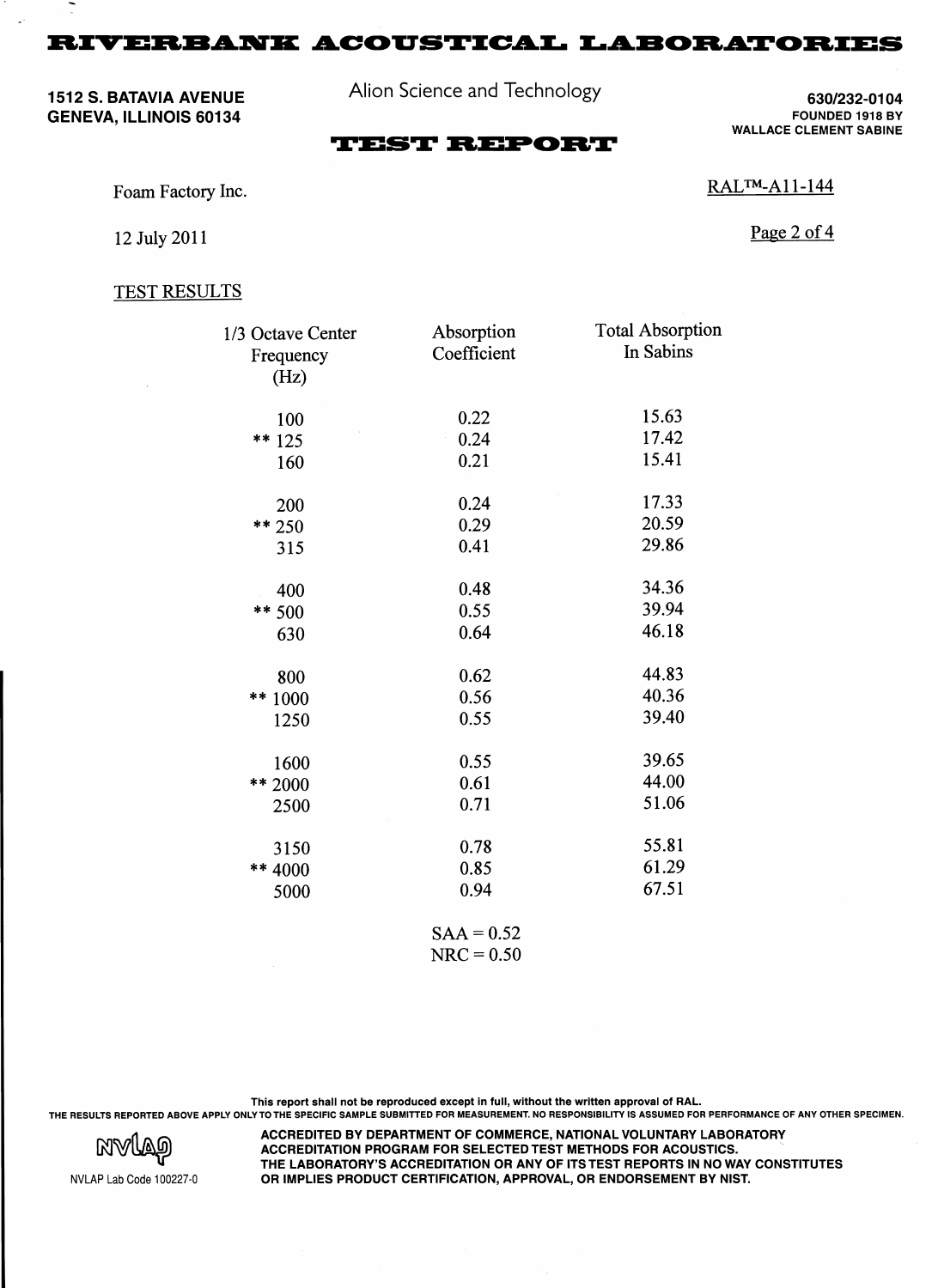**RIVERBANK ACOUSTICAL LABORATORIES**

1512 S. BATAVIA AVENUE GENEVA, ILLINOIS 60134

Alion Science and Technology

630/232-01 04 FOUNDED 1918 BY WALLACE CLEMENT SABINE

## **TEST REPORT**

Foam Factory Inc.

12 July 2011

RAL™-A11-144

Page 3 of 4

### TEST RESULTS (Continued)

The sound absorption average (SAA) is defined as a single number rating, the average, rounded to the nearest  $0.01$ , of the sound absorption coefficient of a material for the twelve one-third octave bands from 200 through 2500 Hz, inclusive.

The noise reduction coefficient (NRC) is defined from previous versions of this same test method as the average of the coefficients at  $250$ , 500, 1000, and 2000 Hz, expressed to the nearest integral multiple of 0.05.

Approved by **Tested** by David L. Mover Dean Victor Senior Experimentalist Laboratory Manager

This report shall not be reproduced except in full, without the written approval of RAL. THE RESULTS REPORTED ABOVE APPLY ONLY TO THE SPECIFIC SAMPLE SUBMITTED FOR MEASUREMENT. NO RESPONSIBILITY IS ASSUMED FOR PERFORMANCE OF ANY OTHER SPECIMEN.



NVLAP Lab Code 100227·0